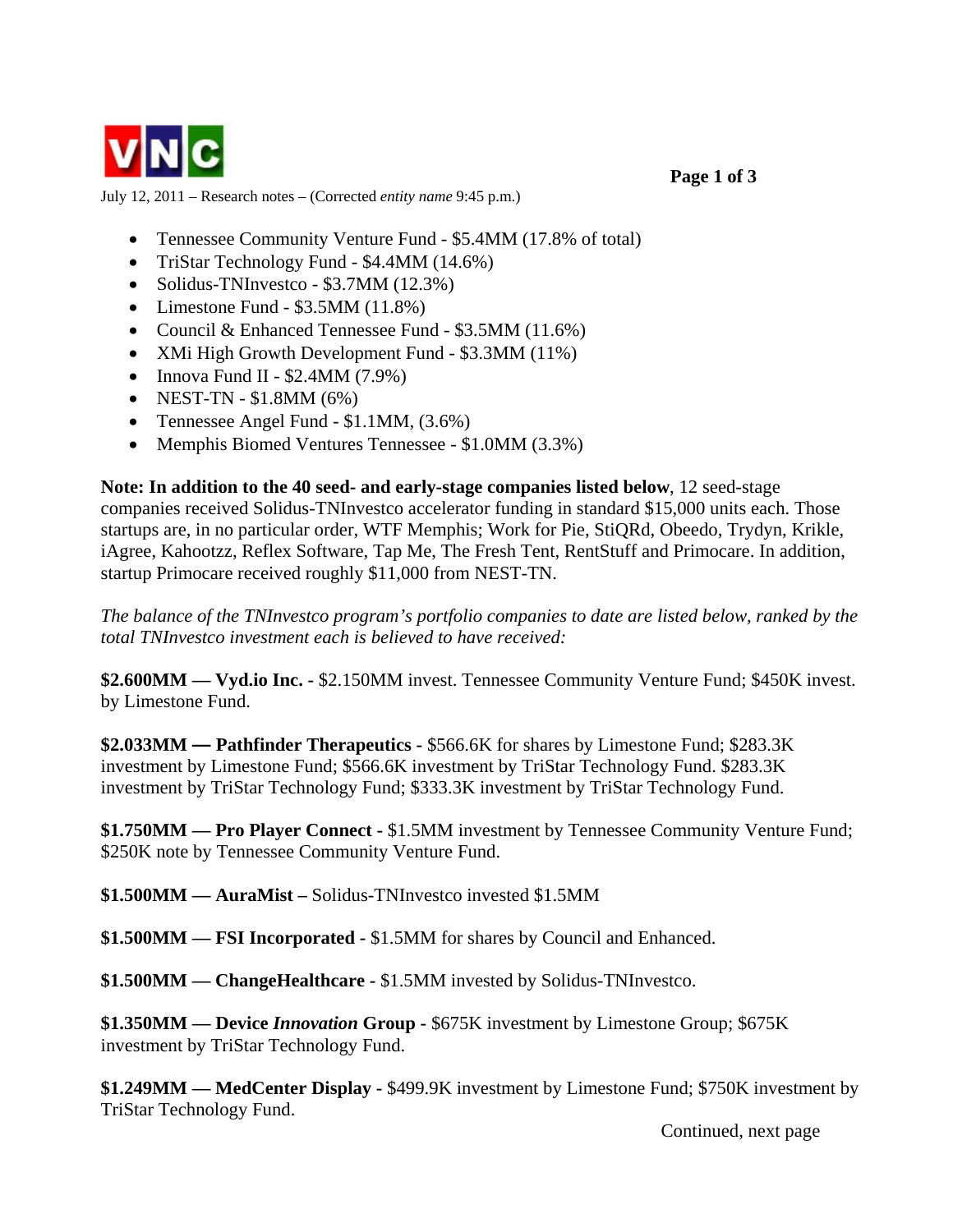## **Page 2 of 3**

**\$1.100MM — Dataium -** \$600K investment by XMi High Growth Development Fund. \$500K investment by XMi High Growth Development Fund.

**\$1.038MM — OnFocus Healthcare -** \$550K investment by Limestone Fund; \$104K investment by Limestone Fund; \$250K investment by TriStar Technology Fund; \$32.K investment by TriStar Technology Fund; \$14.7K investment by TriStar Technology Fund. \$87.6K invested by Solidus.

**\$1.001MM — KRUSH Inc. -** \$1MM investment by Tennessee Community Venture Fund.

**\$1.000MM — Veracity Medical Solutions -** \$1MM investment by MB Ventures.

**\$1.000MM — Energy Source Partners -** \$500K for shares by Council and Enhanced; \$500K for shares by Council and Enhanced.

**\$1.000MM — SIGNiX -** \$750K invested by NEST-TN; \$250K invested by NEST-TN.

**\$800.0K — Neutraceutical Discoveries -** \$450K investment by Limestone Fund; \$200K investment by Tennessee Community Venture Fund; \$150K investment by Tennessee Community Venture Fund.

**\$797.5K — ExtraOrtho -** \$797.5K for shares by Innova Fund;

**\$779.6K — NuScriptRX** - \$365K for shares by Council and Enhanced; \$238.2K note receivable by Council and Enhanced; \$176.4K note by Council and Enhanced.

**\$755.0K — iScreen Vision -** \$755K for shares by Innova Fund.

**\$750.0K — Shareable Ink -** \$750K investment by Tennessee Angel Fund.

**\$700.0K — ProviderTrust -** \$450K investment in ProviderTrust by XMi High Growth Development Fund; \$250K investment by XMi High Growth Development Fund.

**\$575.0K — Stratasan** (formerly HealthDataSource) - \$575K investment by XMi High Growth Development Fund.

**\$550.0K — VenX LLC -** \$275K investment by TriStar Technology Fund; \$275K investment by TriStar Technology Fund.

**\$538.1K — Diabetes Care Associates -** \$500K investment by TriStar Technology Fund; \$38.1K investment by TriStar Technology Fund.

**\$525.0K — TrakLok -** \$525K investment and share purchase by Innova Fund II.

**\$525.0K — MyWerx -** \$525K convert. deb.purchase by XMi High Growth Development Fund.

Continued, next page